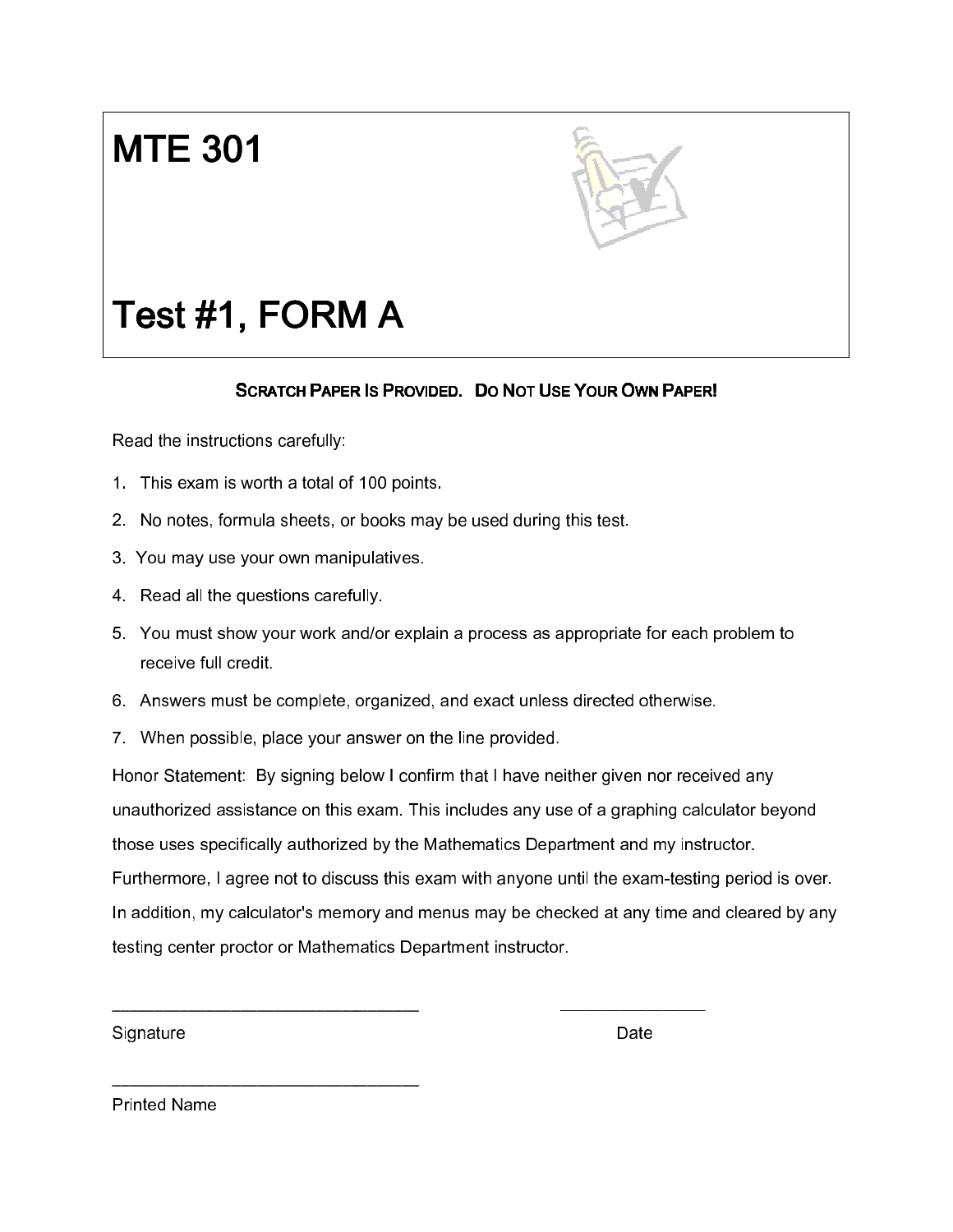1. Look at the pattern of toothpicks below. Explain how to come up with the number of toothpicks needed for the  $10^{th}$  shape without drawing out the  $10^{th}$  shape or creating a recursive or an explicit rule. (5 pts)



Shape 1 Shape 2 Shape 3

(5 pts) Does your thinking involve deductive or inductive thinking? Why?

2. (5 pts) Write a recursive rule for the number of toothpicks needed per shape in number 1.

(5 pts) Write an explicit rule for the number of toothpicks needed per shape in number 1.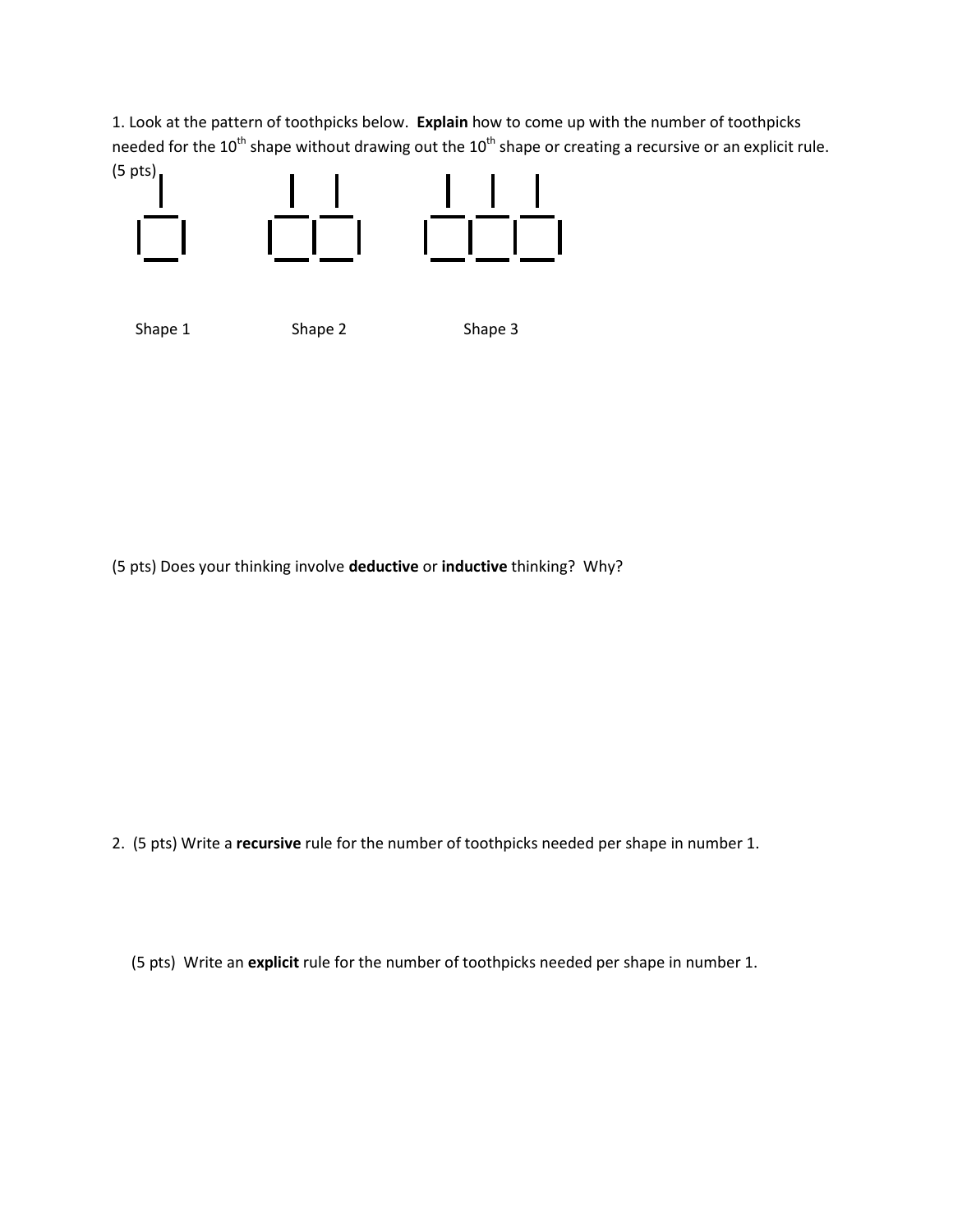3. Patricia is building square patios with dark colored tiles, and surrounding them with borders of a single layer of light-colored tiles. The smallest is drawn below to the right. The next size is to its right. Draw the next patio following Patricia's pattern.



Complete the table below

| Patio             | Dark Tiles          | Light tiles         |
|-------------------|---------------------|---------------------|
| $\mathbf{1}$      | $(.25 \text{ pts})$ | $(.25 \text{ pts})$ |
| $\overline{2}$    | $(.25 \text{ pts})$ | $(.25 \text{ pts})$ |
| $\mathbf{3}$      | $(.25 \text{ pts})$ | $(.25 \text{ pts})$ |
| $\sqrt{4}$        | $(.25 \text{ pts})$ | $(.25 \text{ pts})$ |
| $\cdots$          |                     |                     |
| 10                | (1 pt)              | (1 pt)              |
| $\cdots$          |                     |                     |
| n (explicit rule) | (3 <i>pts</i> )     | (3 <i>pts</i> )     |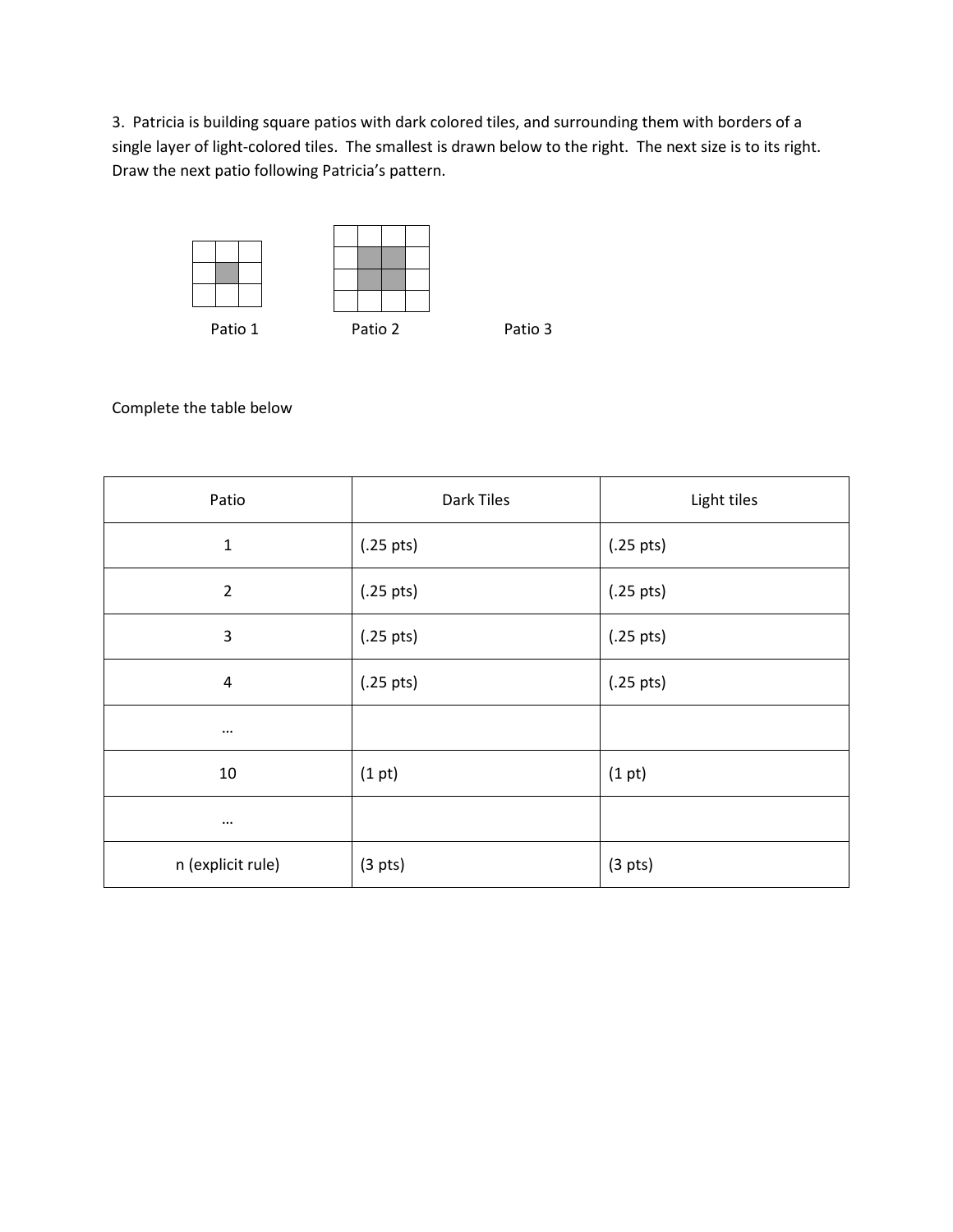4. The drawing below represents a set of overlapping rectangles.



The first (top) rectangle contains 2 dots. The second rectangle contains 6 dots. The third rectangle contains 12 dots. The fourth rectangle contains 20 dots.

(2 pts) How many dots will be in the fifth rectangle?

(3 pts) How many dots will be in the hundredth rectangle?

(5 pts) How many dots in the nth (explicit rule) rectangle?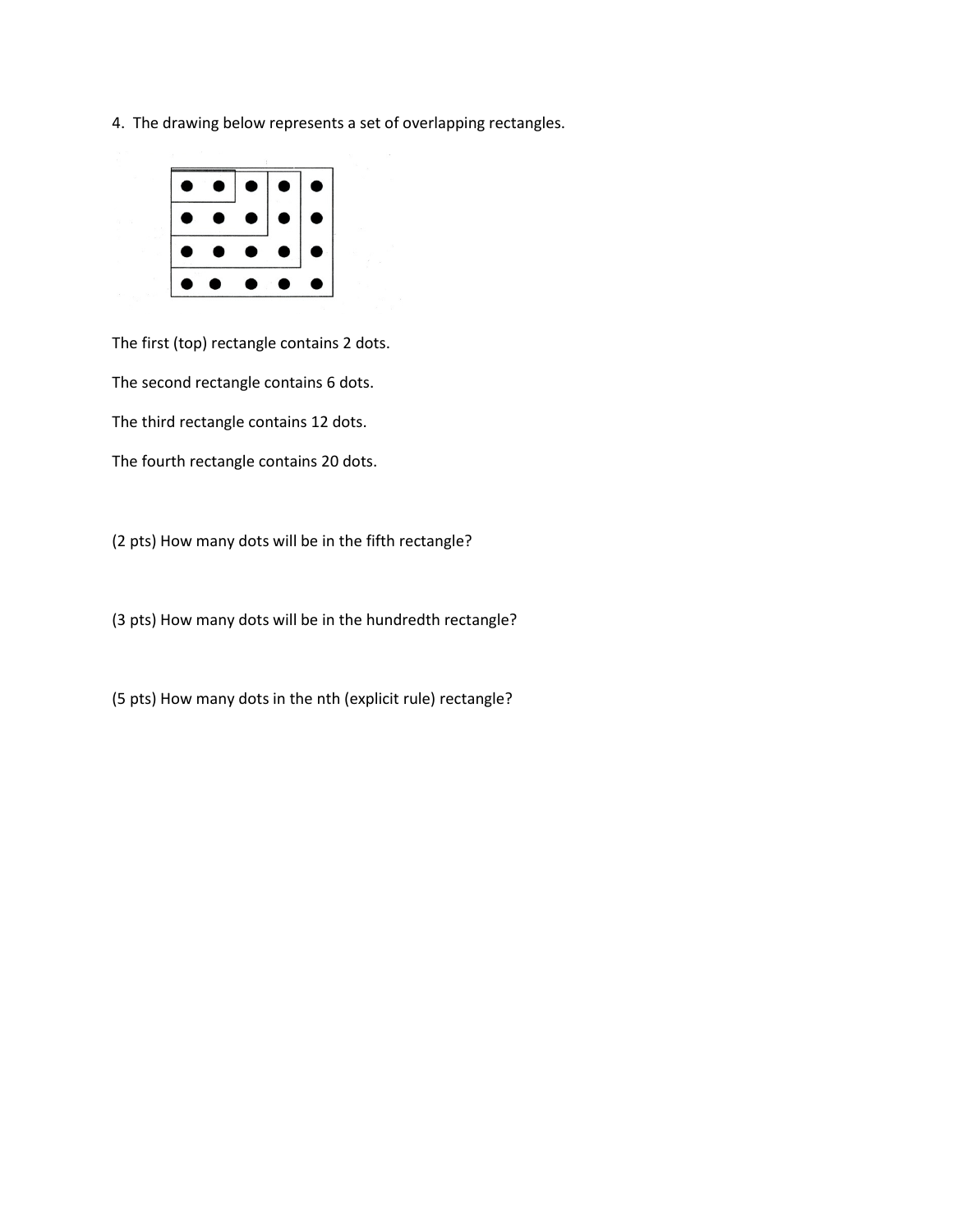5. Here are the first three figures in a growing pattern. Figure 1 Figure 2 Figure 3

(3.3 pts) Write a recursive rule for finding the perimeter of the nth figure in the pattern.

(3.3 pts) Write an explicit rule for finding the perimeter of the nth figure in the pattern.

(3.4 pts) Write an explicit rule for finding the area of the nth figure in the pattern.

6. Write a recursive rule for each of the following pattern of numbers. Also indicate whether the sequence is arithmetic or geometric. (each worth 2.5 pts)

a. 7, 11, 15, 19…

b. 3, 12, 48, 192, …

c. 2, 4, 6, 8, 10, …

d. 2, 5, 8, 11, 14, …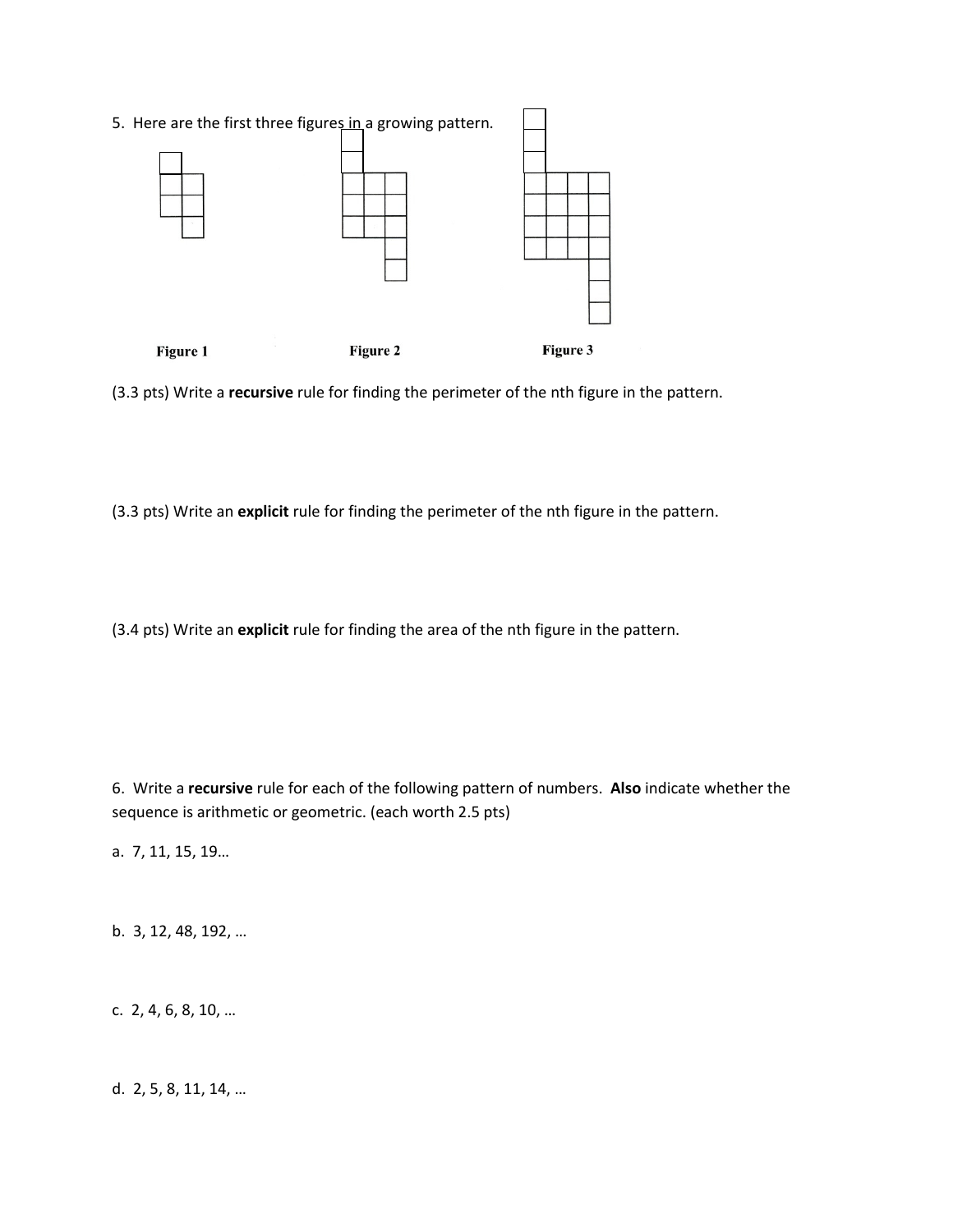7. The figure below shows a rectangle 2 squares wide and 3 squares long.



(2 pts) How many squares are needed to build a border one square thick all the way around the rectangle (including the corners)?

For each expression listed below, draw a figure to show how the squares are counted. Check to see whether or not the expressions are equivalent.

 $(4 \text{ pts})$   $2l + 2w + 4$ 

(4 pts)  $2(l + 2) + 2(w + 2) - 4$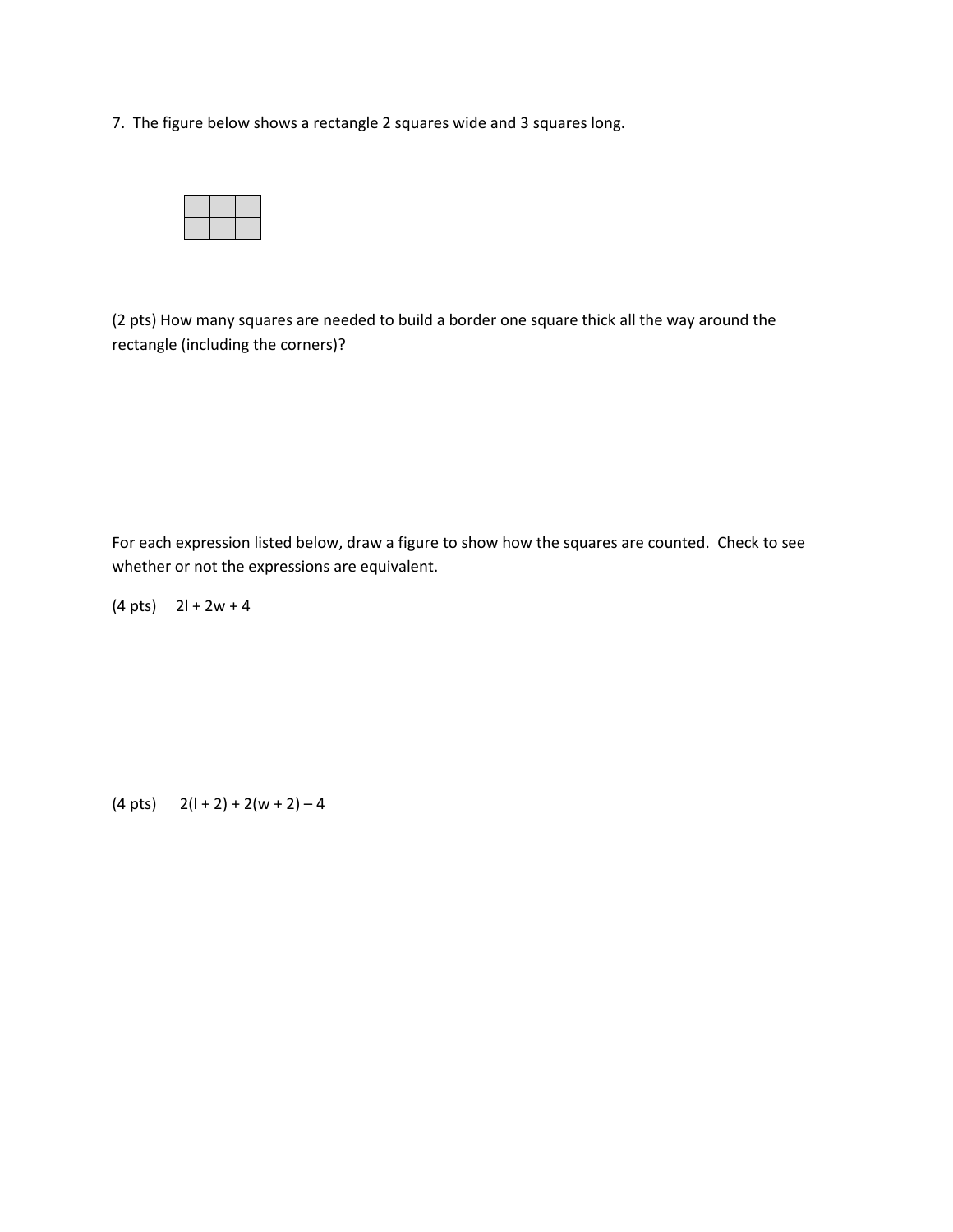8. A display of 12-packs in a grocery store starts with 30 packs on the bottom row, than 29 on top of that, 28 on top of that, and so on until there is one 12-pack on the top. How many 12-packs of cans make up the display (5 pts)? What is the explicit formula that can be used to solve this problem (5 pts)?

9.The elementary school parking lot has spaces for cars and for bicycles. This morning 37 vehicles are parked there with a total of 116 wheels. How many of each vehicle (cars and bicycles) are parked there (answer 3 pts)? Show how you solved the problem **with equations** (4 pts). **Which** method of solving equations did you use (3 pts)?